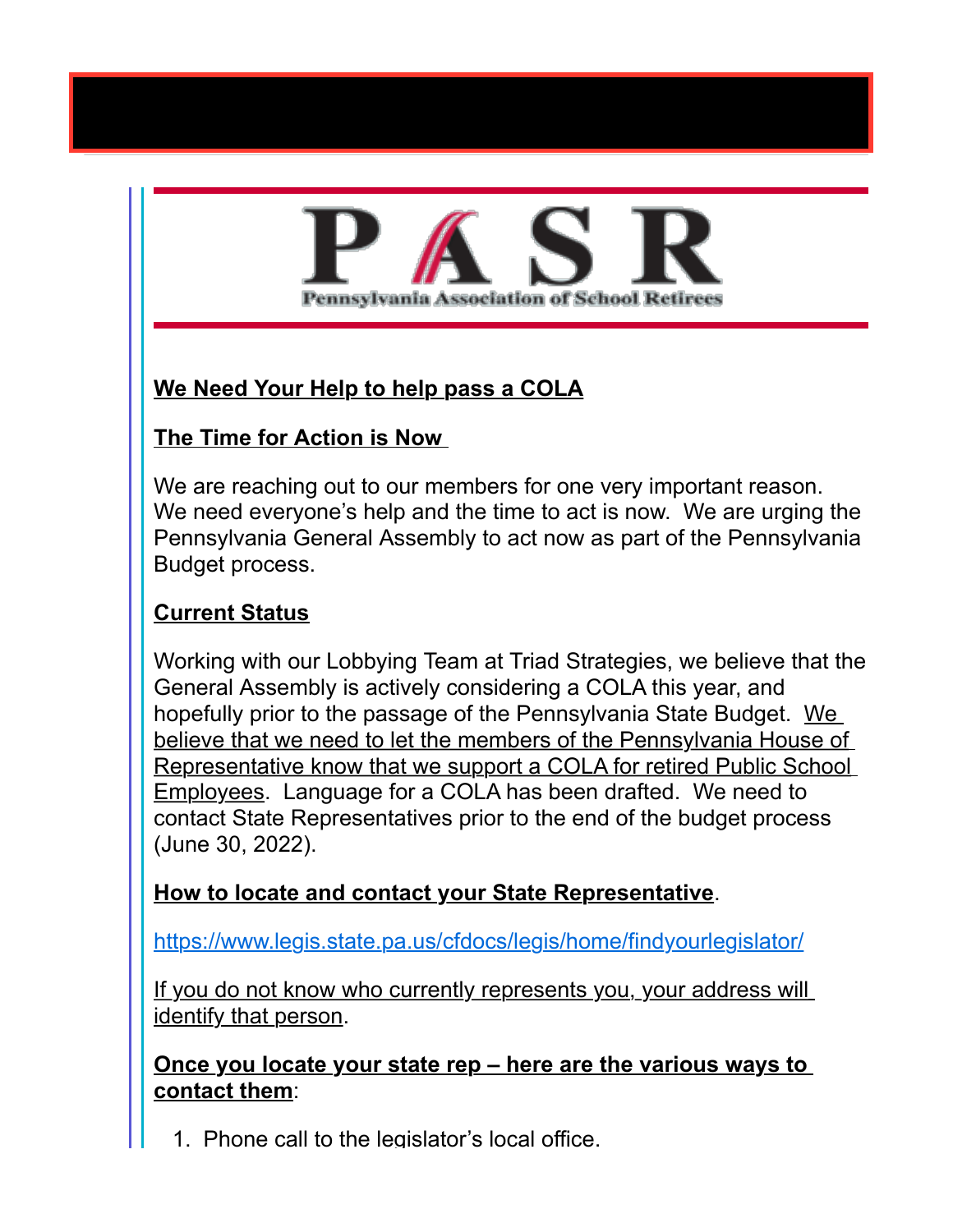- 1. Phone call to the legislator's local office. 2. Phone call to the legislator's Harrisburg office.
- 3. Personal visit to legislator's local office.
- 4. Email to office.
- 5. Communication on Facebook page.
- 6. Communication on Twitter.
- 7. Email to State Representative from their Web Page.

We have attached "**Talking Points**" to use in your communications. You can use a theme that is comfortable to you, or you can use a basic suggested message.

**Here is a basic message**: It has been 20 years since the last Cost of Living Adjustment (COLA) and inflation has reduced the value of that pension by about 50% during that time. Now that there is a surplus, there is no better time to act. We really need your help.

# **Overall Themes to Use When Communicating with Members of the Pennsylvania General Assembly**

- 1. Please do not be overly "aggressive" or demanding in asking for support for a COLA (Cost of Living Adjustment). Respectful is a better methodology.
- 2. Please mention that we (PASR) recognize the challenges that lawmakers/elected officials have each year when it comes time to pass the state budget.
- 3. Others have seen increases since 2002, but not public school retirees.
- 4. Please refer to the WHP-21 CBS affiliate article regarding a COLA (included in this packet of information).

[https://local21news.com/news/local/school-retirees-push-for-cola](https://local21news.com/news/local/school-retirees-push-for-cola-increase-after-21-years-of-stagnation?etm=5759267&etx=https%3A%2F%2Flocal21news.com%2Fnews%2Flocal%2Fschool-retirees-push-for-cola-increase-after-21-years-of-stagnation)increase-after-21-years-of-stagnation